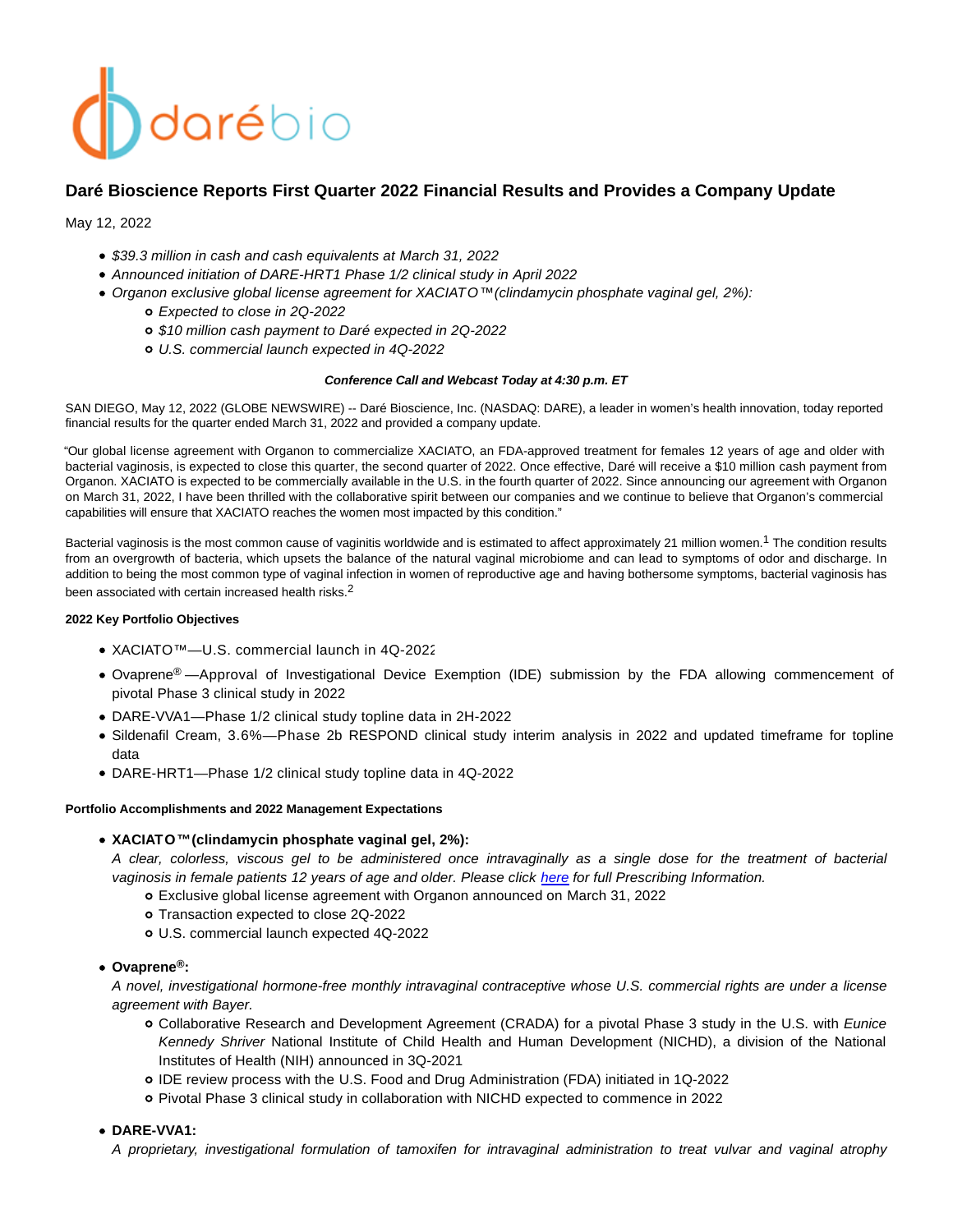(VVA) in women with or at risk for hormone-receptor positive breast cancer.

- Phase 1/2 clinical study in Australia initiated in 3Q-2021
- Topline data expected during 2H-2022

# **DARE-HRT1:**

A unique, investigational intravaginal ring (IVR) designed to deliver bio-identical estradiol and bio-identical progesterone continuously over a 28-day period for the treatment of menopausal symptoms, including vasomotor symptoms, as part of hormone therapy following menopause.

- Phase 1/2 clinical study in Australia initiated in 2Q-2022 to evaluate the pharmacokinetics (PK) of lower and higher dose versions of DARE-HRT1 in approximately 20 healthy, post-menopausal women over approximately three consecutive months of use. The study will also collect safety, usability, acceptability and symptom-relief data
- Topline data expected during 4Q-2022

**Sildenafil Cream, 3.6%:**

A proprietary, investigational cream formulation of sildenafil, the active ingredient in Viagra®, for topical administration to treat female sexual arousal disorder (FSAD).

- Ongoing enrollment in Phase 2b RESPOND clinical study
- Interim analysis expected to be conducted in 2022 followed by an update on the anticipated timing for announcing topline data

#### **Financial Highlights for the Quarter ended March 31, 2022**

- Cash and cash equivalents: \$39.3 million at March 31, 2022, compared to \$51.7 million at December 31, 2021.
- General and administrative expenses: \$2.6 million in 1Q-2022, as compared to \$1.9 million in 1Q-2021, with the increase primarily attributable to increases in professional services expenses, stock-based compensation expense, personnel costs, and commercial-readiness expenses.
- Research and development expenses: \$5.8 million in 1Q-2022, as compared to \$5.7 million 1Q-2021, with expenses primarily related to the costs of the ongoing Sildenafil Cream, 3.6% Phase 2b RESPOND clinical trial, manufacturing and regulatory affairs activities related to Ovaprene®, rent and facilities expenses, and expenses for personnel and stock-based compensation.
- Comprehensive loss: \$8.4 million in 1Q-2022, as compared to \$7.3 million in 1Q-2021.
- As of May 10, 2022: 84.7 million shares of Daré common stock outstanding.

[1 https://www.cdc.gov/std/bv/stats.htm2](https://www.cdc.gov/std/bv/stats.htm2)

[2 https://www.mayoclinic.org/diseases-conditions/bacterial-vaginosis/symptoms-causes/syc-20352279](https://www.mayoclinic.org/diseases-conditions/bacterial-vaginosis/symptoms-causes/syc-20352279)

#### **Conference Call**

Daré will host a conference call and live webcast today at 4:30 p.m. Eastern Time to review financial results for the quarter ended March 31, 2022 and to provide a company update.

To access the conference call via phone, dial (844) 831-3031 (U.S.) or (443) 637-1284 (international). The conference ID number for the call is 7961884. The live webcast can be accessed under "Presentations, Events & Webcasts" in the Investors section of the Company's website at [http://ir.darebioscience.com.](https://www.globenewswire.com/Tracker?data=LsSnGmKKkyQB_5_Mn3LXFHvWjwbhbZGieCdF728XV4-271ubx3CvzCK91rI76HWzP7-Yhu1xoKSl-vQsdcW3psO7mRScbJErujV-2uGe3-_IifmWYS_vtAR5bJw7pynt7O2idNY262-y8uTmrMLbh0UPFBYJQXHcET18E_A36gyXrdME5Wm_YvRZsdOPjTkocb63et24auxC2bx4IyY-uMKe4R-HyCTqlUAF5p0QAWfKmun637ge73eJQF3EbfF1PrTADbmJNui5MxGQKbfEXg==) Please log in approximately 5-10 minutes prior to the call to register and to download and install any necessary software. To access the replay, please call (855) 859-2056 (U.S.) or (404) 537-3406 (international). The conference ID number for the replay is 7961884. The call and webcast replay will be available until May 26, 2022.

#### **About Daré Bioscience**

Daré Bioscience is a biopharmaceutical company committed to advancing innovative products for women's health. The company's mission is to identify, develop and bring to market a diverse portfolio of differentiated therapies that prioritize women's health and well-being, expand treatment options, and improve outcomes, primarily in the areas of contraception, fertility, and vaginal and sexual health.

Daré's first FDA-approved product, XACIATO™ (clindamycin phosphate vaginal gel, 2%), is a lincosamide antibacterial indicated for the treatment of bacterial vaginosis in female patients 12 years of age and older, which is under a global license agreement with Organon. XACIATO is a clear, colorless, viscous gel, to be administered once intravaginally as a single dose. Daré's portfolio also includes potential first-in-category candidates in clinical development: Ovaprene®, a novel, hormone-free monthly contraceptive whose U.S. commercial rights are under a license agreement with Bayer; Sildenafil Cream, 3.6%, a novel cream formulation of sildenafil to treat female sexual arousal disorder utilizing the active ingredient in Viagra®; and DARE-HRT1, a combination bio-identical estradiol and progesterone intravaginal ring for hormone therapy following menopause. To learn more about XACIATO™, Daré's full portfolio of women's health product candidates, and Daré's mission to deliver differentiated therapies for women, please visit [www.darebioscience.com.](https://www.globenewswire.com/Tracker?data=X1shnV3XNas0NwuMG8lXWfVEk9CVAIsmY5cem1JFyGwMvg86F2lFriRVI3WTKesdXUqW7nn41np1h_I1DMw54K4d4M0ofEiBGmgAvFwKJFI6_IeZNRb9ftTeiXYtZ0qxV-TCsVYxSmY9gMrPYwH0GNcmG06wulBdUyT89jPsrtz7sRkZdPScGKuV4W-A8itsUiVWWcx4_g0cneyfAiRZFBQNiF31-AuS4o9x2O7fA_EBZWuWoDiUj1CXFe4khVH5CbqFiwFG1A-_oFO9OWnXgOPaEMbFd8Iu-Wi-tM3LwmzHBK-6d0VTcYqFNR_3Mo8Geglddcqwk6NXC1_9yRZqKiMAgQG_K-bB8xFBq_thDqfDWDDDFPrisxtbyxeJfX8ajc6XOz92z6IxlIG2akN3A4ApyJrwbR-bx2uf-er2TgHCEmkOoCFTFMOYm9_LcTSyC-YO2bqFwtLQfT1jyHRkfaooEUzrwT1xLP1RArAE86o=)

Daré may announce material information about its finances, product and product candidates, clinical trials and other matters using the Investors section of its website [\(http://ir.darebioscience.com\),](https://www.globenewswire.com/Tracker?data=LsSnGmKKkyQB_5_Mn3LXFHvWjwbhbZGieCdF728XV4_3CIowNCGCD-xQ8fQA8DyjyL40gRGq-OHQcmY39erD66Vf3Dt4b8-ESKtl21x95XBx-6-gCsQ5G5GyXVlkkH_S45Rv5W_GyA32VdweW8kwhqHdF1xRu6_lXPXdJNXpVYlYhcRJ0nvZMpHfeklKQFQAoOzvfqOFFa1no8PcF4vVfwj5fFMd6Ih_G5XLq8rvJZbLkW20Wk2TpThnmEWCkR-At6PZIQidI6gTWj4Xa507HT4h_S-hl2RffbuAGAmkfZsrzFaJWzhp9bMCQ8f5ivI-nOFcYR737376NmF_wRH_1JxDdX_V-FmqsNTktICy0uJMWPQoTb7N1TZp5vZHaA1JGTN7-1qkbF9hmTpva13fvNp51ayhQlQ6jc0X3pyEPOVi_7dohAxPvmK-KdVn-gTG-NjIZmXMI8QgypA3PvgKOmw0MdqfBODt1jYjQzJFsz4xu01Wx3PGSDlF4U7sa3Hz) SEC filings, press releases, public conference calls and webcasts. Daré will use these channels to distribute material information about the company, and may also use social media to communicate important information about the company, its finances, product and product candidates, clinical trials and other matters. The information Daré posts on its investor relations website or through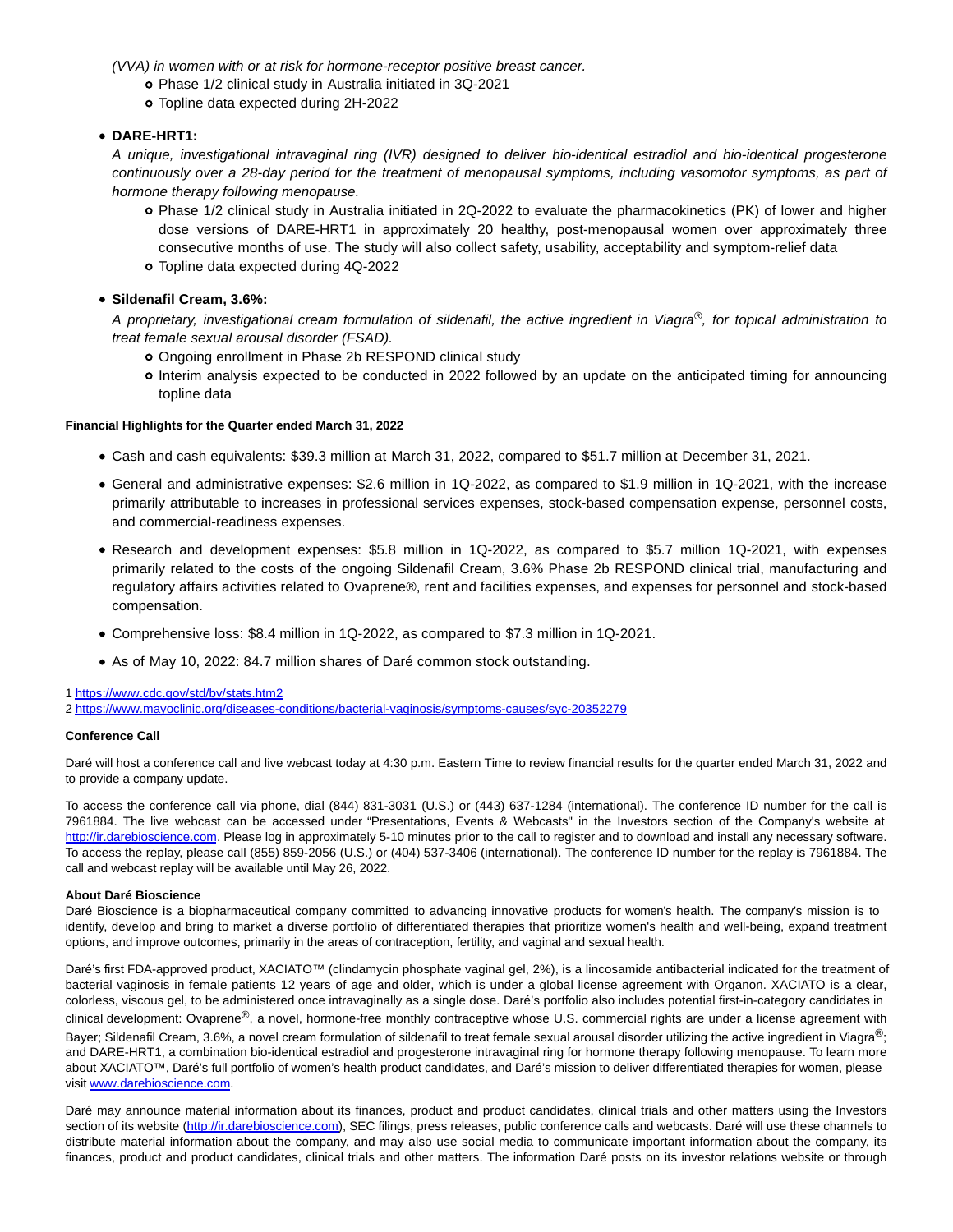social media channels may be deemed to be material information. Daré encourages investors, the media, and others interested in the company to review the information Daré posts in the Investors section of its website and to follow these Twitter accounts: @SabrinaDareCEO and @DareBioscience. Any updates to the list of social media channels the company may use to communicate information will be posted in the Investors section of Daré's website.

#### **Forward-Looking Statements**

Daré cautions you that all statements, other than statements of historical facts, contained in this press release, are forward-looking statements. Forward-looking statements, in some cases, can be identified by terms such as "believe," "may," "will," "estimate," "continue," "anticipate," "design," "intend," "expect," "could," "plan," "potential," "predict," "seek," "should," "would," "contemplate," "project," "target," "objective," or the negative version of these words and similar expressions. In this press release, forward-looking statements include, but are not limited to, statements relating to expectations regarding the closing of the transactions under the exclusive license agreement with Organon (the "XACIATO Agreement") and the payment to Daré in connection therewith, the timing of when XACIATO will be commercially available in the U.S., plans and expectations with respect to Daré's product candidates, including anticipated timing for commencement and conduct of clinical trials and clinical trial data readouts for Daré's product candidates. Forward-looking statements involve known and unknown risks, uncertainties and other factors that may cause Daré's actual results, performance or achievements to be materially different from future results, performance or achievements expressed or implied by the forwardlooking statements in this press release, including, without limitation, risk and uncertainties related to: the risks that the XACIATO Agreement may not become fully effective, may be terminated early and that payments to Daré under the agreement may not occur or be significantly less than the anticipated or potential amounts; Daré's ability to develop, obtain FDA or foreign regulatory approval for, and commercialize its product candidates and to do so on communicated timelines; failure or delay in starting, conducting and completing clinical trials of a product candidate; Daré's ability to design and conduct successful clinical trials, to enroll a sufficient number of patients, to meet established clinical endpoints, to avoid undesirable side effects and other safety concerns, and to demonstrate sufficient safety and efficacy of its product candidates; Daré's dependence on third parties to conduct clinical trials and manufacture and supply clinical trial material and commercial product; Daré's ability to raise additional capital when and as needed to advance its product candidates, execute its business strategy and continue as a going concern; the loss of, or inability to attract, key personnel; the effects of the COVID-19 pandemic, macroeconomic conditions and geopolitical events on Daré's operations, financial results and condition, and ability to achieve current plans and objectives, including the potential impact of the pandemic on Daré's ability to timely enroll, conduct and report results of its clinical trials and on the ability of third parties on which Daré relies to assist in the conduct of its business to fulfill their contractual obligations to Daré; the risk that positive findings in early clinical and/or nonclinical studies of a product candidate may not be predictive of success in subsequent clinical and/or nonclinical studies of that candidate; the risk that developments by competitors make Daré's product or product candidates less competitive or obsolete; failure to timely establish or maintain third-party partnerships or collaborations to develop and/or commercialize Daré's product candidates, if approved; failure of Daré's product or product candidates, if approved, to gain market acceptance or obtain adequate coverage or reimbursement from third-party payers; Daré's ability to retain its licensed rights to develop and commercialize a product or product candidate; Daré's ability to satisfy the monetary obligations and other requirements in connection with its exclusive, in-license agreements covering the critical patents and related intellectual property related to its product and product candidates; the risks that the license agreement with Bayer may not become effective and, if it becomes effective, that future payments to Daré under the agreement may be significantly less than the anticipated or potential amounts; Daré's ability to adequately protect or enforce its, or its licensor's, intellectual property rights; the lack of patent protection for the active ingredients in certain of Daré's product candidates which could expose its products to competition from other formulations using the same active ingredients; product liability claims; governmental investigations or actions relating to Daré's product, product candidates or business activities; cyber attacks, security breaches or similar events that compromise Daré's technology systems or those of third parties on which it relies and/or significantly disrupt Daré's business; and disputes or other developments concerning Daré's intellectual property rights. Daré's forward-looking statements are based upon its current expectations and involve assumptions that may never materialize or may prove to be incorrect. All forward-looking statements are expressly qualified in their entirety by these cautionary statements. For a detailed description of Daré's risks and uncertainties, you are encouraged to review its documents filed with the SEC including Daré's recent filings on Form 8-K, Form 10-K and Form 10- Q. You are cautioned not to place undue reliance on forward-looking statements, which speak only as of the date on which they were made. Daré undertakes no obligation to update such statements to reflect events that occur or circumstances that exist after the date on which they were made, except as required by law.

#### **Contacts:**

Investors on behalf of Daré Bioscience, Inc.: Lee Roth Burns McClellan [lroth@burnsmc.com](https://www.globenewswire.com/Tracker?data=3oiQJJQcvv5l2MJpu0T4cGGRQPVsIp7iyqtQFA7hbHN9LBWhYP6SSGRH5FSujLYXBPUL3_uQQnW7-4CbUIXqJA==) 212.213.0006

#### OR

Media on behalf of Daré Bioscience, Inc.: Jake Robison Canale Communications iake.robison@canalecomm.com 619.849.5383

Source: Daré Bioscience, Inc.

## **Daré Bioscience, Inc. and Subsidiaries Condensed Consolidated Statements of Operations and Comprehensive Loss (Unaudited)**

**Three Months Ended March 31, 2022 2021**